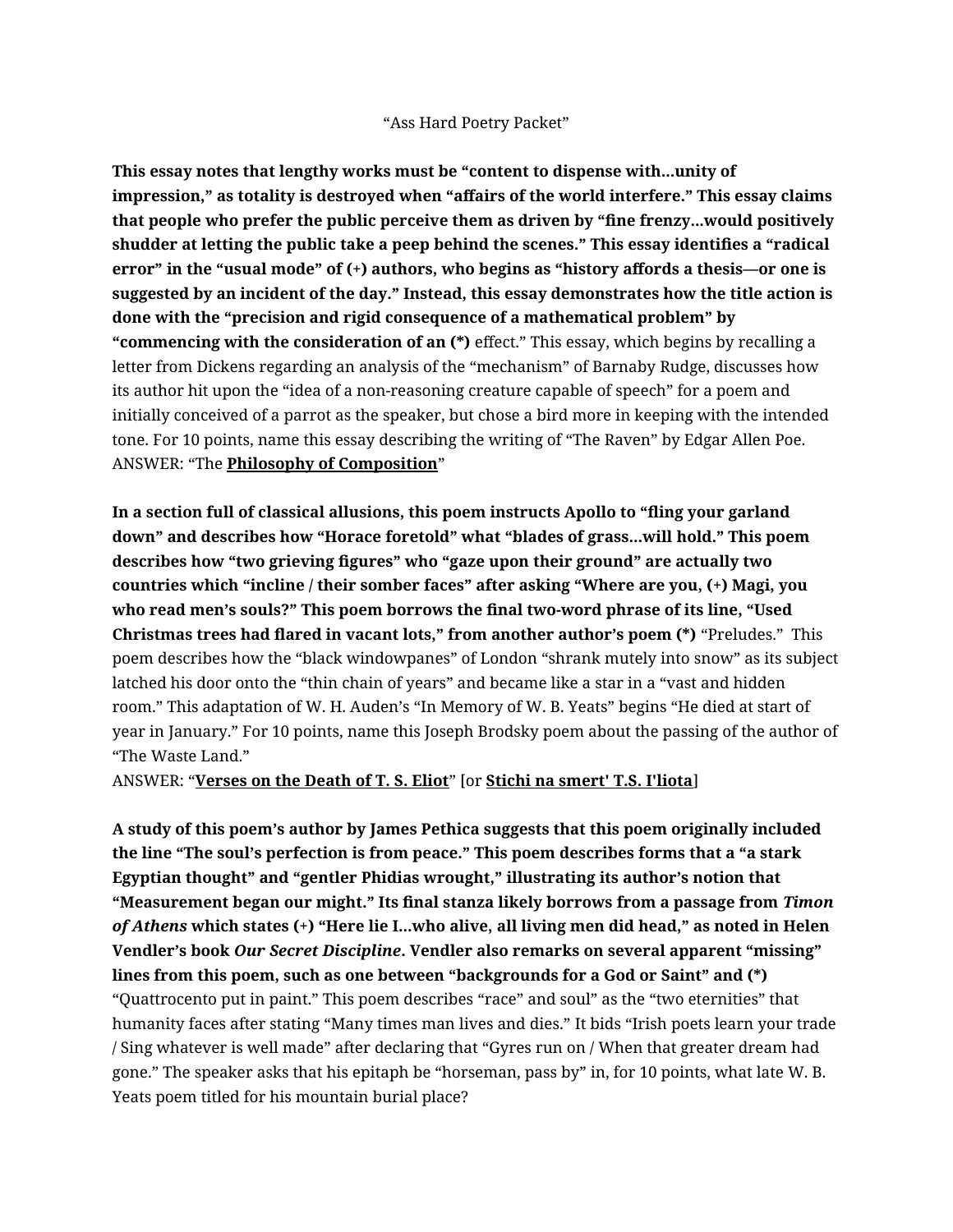## ANSWER: "**Under Ben Bulben**"

**One author wrote that a poem declaring his leader should not perform the title action with this enemy country "even if they say a head for a head," asking "Are all heads equal? / Is a stranger's heart / equal to your brother's?" A poem styled as a "Concerto" for this country's capital quotes a saying that, "Whoever wants to see a spot of heaven, let him gaze" at [that city]. A poet earned the nickname "Prince of Refusers" for his poem encouraging the continuation of hostilities with this country, titled "Do Not (+) Reconcile." In another poem set in this country, a soldier asks "Is that you again? Didn't I kill you?" to which the speaker replies, "You killed me…and I forgot, like you, to die." Yet another poem describes this country as one "where everything / Lives in flared-up anger" and asks the listener "My house is a watchman's hut / Of sticks and reed. Does my (\*)** status satisfy you?" The speaker of that poem set in this country describes how this country robbed him of "my ancestors' vineyards" and declares "I am a name without a title" and "my number is 50,000," referring to the title document that this country makes him carry. For 10 points, name this country whose discriminatory policies provoked the poem "Identity Card" by Mahmoud Darwish.

ANSWER: **Israel** [prompt on Palestine] (Amal Dunqul is the "Prince of Refusers" and the author of the first poem; the second poem is "Concerto al-Quds" by Adunis.)

**A poem addressed to this thing describes an impending journey as "A cloud—a dread beyond, of I know not what" and declares that "we have positively appeared—that is enough." The speaker likens the universe to a "road" along which "religion, all solid things, arts, [and] governments" part for this thing in the (+) "Song of the Open Road." Another poem implores men and women to let this thing "stand cool and composed before a million universes." Yet another poem declares that, as "each came...from its due emission," this thing is "enveloped" for a "proper time" by a "necessary film." In (\*)** "I Sing The Body Electric, the speaker says he shall "discorrupt" armies and "charge them full with the charge of" this thing. The speaker claims to "loaf and invite" this thing in the opening lines of "Song of Myself." The final line of "Crossing Brooklyn Ferry" declares that "Great or small, you furnish your parts towards," for 10 points, what incorporeal thing which Walt Whitman held equal to the body? ANSWER: the **soul** (All clues are from *Leaves of Grass* - the first is "To My Soul.")

**In a sonnet by this poet, Venus boasts that her nets "capture the mind," to which Diana responds by saying that it is better to take "deer in my snare / than be caught in one by your husband." Another sonnet by him likens a woman to a "pure, fair quasi-idea" and declares that, by "virtue of much imagining," the "lover is transformed into the beloved."A poem framed as a letter to this poet begins "ON the (+) door you will not enter/ I have gazed too long: adieu!" and refers to this poet's sonnet about the "sweetness" of the eyes of Caterina. William Wordsworth's "Scorn Not the Sonnet" claims this poet "soothed an exile's grief," referring to the long period of exile during which this poet lost sight in his (\*)** right eye. His sonnets inspired a sequence by a later author whose speaker hears a "silver answer" after giving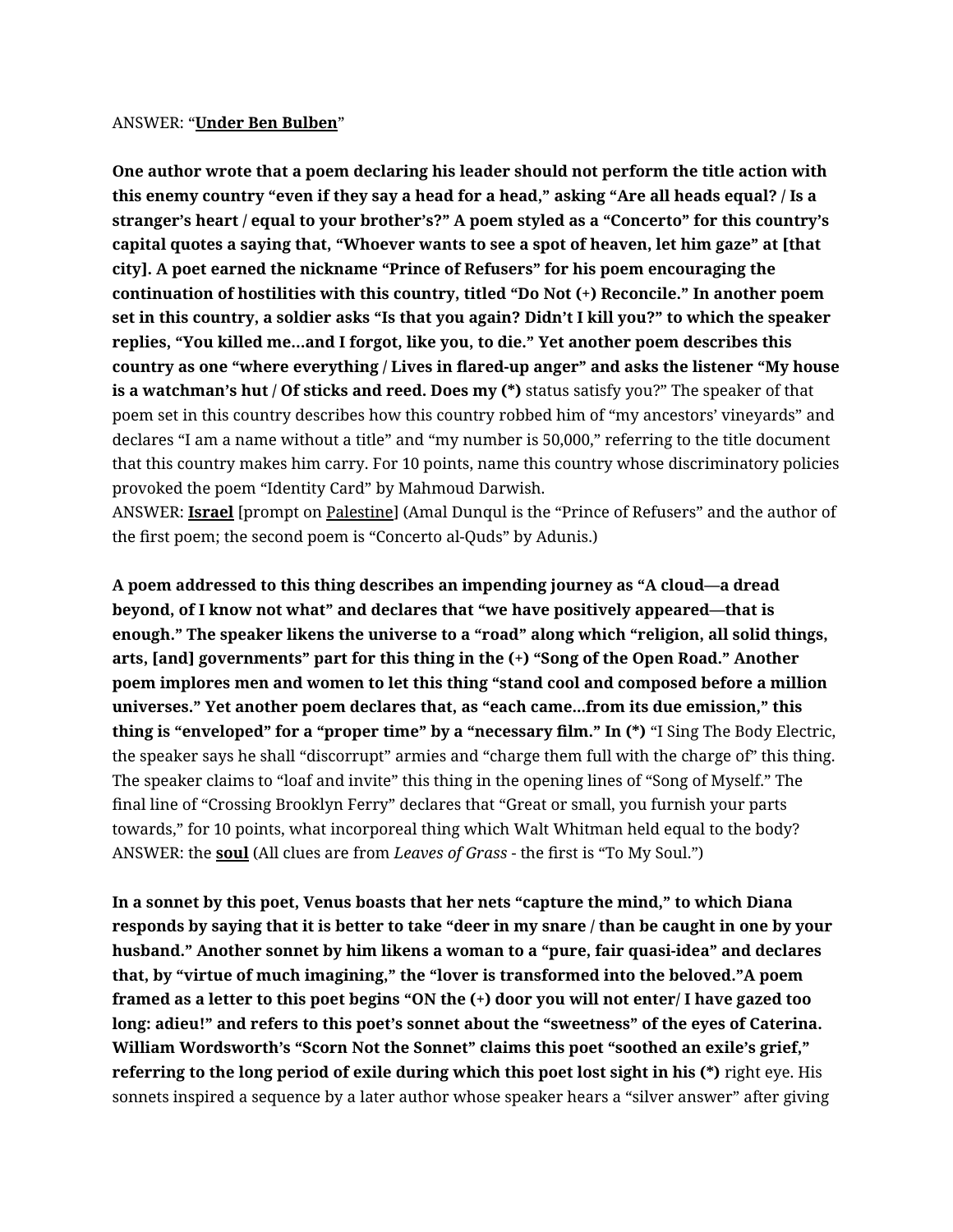the answer "Death" to the question "Guess now who holds thee?" That sequence *inspired* by this poet was said to be translated from Bosnian, and begins "I thought once how Theocritus had sung." Elizabeth Barrett Browning's *Sonnets from the Portuguese* were inspired by her readings of, for 10 points, what poet who wrote of an encounter with Adamastor in *The Lusiads?* ANSWER: Luis Vaz de **Camões** ("kuh-MOH-eens" or "kuh-MOYNSH") [or **Camoens**; accept "Caterina to **Camoens**"]

**One poem by this author dismisses a critic in saying "Write shorter poems...is your advice / Yet you write nothing...how concise!" Another poem by this writer asks a friend why he relishes reading works that people "barely comprehend," and bids "Let your verse earn such praise; let my creations / please scholars without needing explications." A third poem by this author brags that his own works and (+) "devoted readers" earned him fame "while he has life and breath / such as few poets get in death." This author's first book of poems opens by declaring "Let barbarian Memphis keep silence concerning...her pyramids," before describing the wonders of an (\*)** amphitheater and the spectacles conducted there. He claims his poems are "used to enjoying the sacred ear of Caesar" in one of his many lengthy praises of his patron Domitian. Most of the more than 1,500 surviving works of this writer are written in elegiac couplets and mock the scandal and hypocrisy of Roman city life. For 1o points, name this Roman poet known for his witty epigrams.

ANSWER: **Martial** [or Flavius **Martialis**]

**Julia Kristeva's** *Powers of Horror* **discusses the "corporal lucidity" of a passage from this poem which describes how a "clean rupture" separates "ancient discords / with the body." This poem's title figure is described as a "cruel rose" which was watered by "wild and radiant blood" in its author's poem "The Flower." This poem begins by describing a "cinerary tower of sacrifice" which is visited by a (+) "fabled swan" and "embraced" by an Aurora whose "frightful wing" is "in the tears / Of the basin, abolished." This poem's title character says "I want nothing human / O final joy, yes, I feel it; I am alone" after exulting (\*)** "I love the horror of being virgin." This poem, which begins with an "ancient overture" delivered by the title character's maid Nourrice ("noo-REECE"), includes an eerie "Canticle of St. John" which describes the beheading of John the Baptist. For 10 points, name this lengthy Symbolist poem by Stéphane Mallarmé titled in reference to the mother of Salome. ANSWER: "**Hérodiade**" [do not accept or prompt on "Herodias"]

**One poem by this author describes God using a "big Black greasy rib" to create a "woeman" whose "name will be sapphire," and declares "show me someone not full of herself / and i'll show you a hungry person." Another poem by this author states "We are not lovers / because of the love / we make / but the love / we have." A third poem by this author states "it isn't your (+) father's drinking that makes any difference / but only that everybody is together" to explain why "though you're poor it isn't poverty that / concerns you," and recalls "living in Woodlawn / with no inside toilet." This author of "Poem for a Lady Whose Voice I Like" and**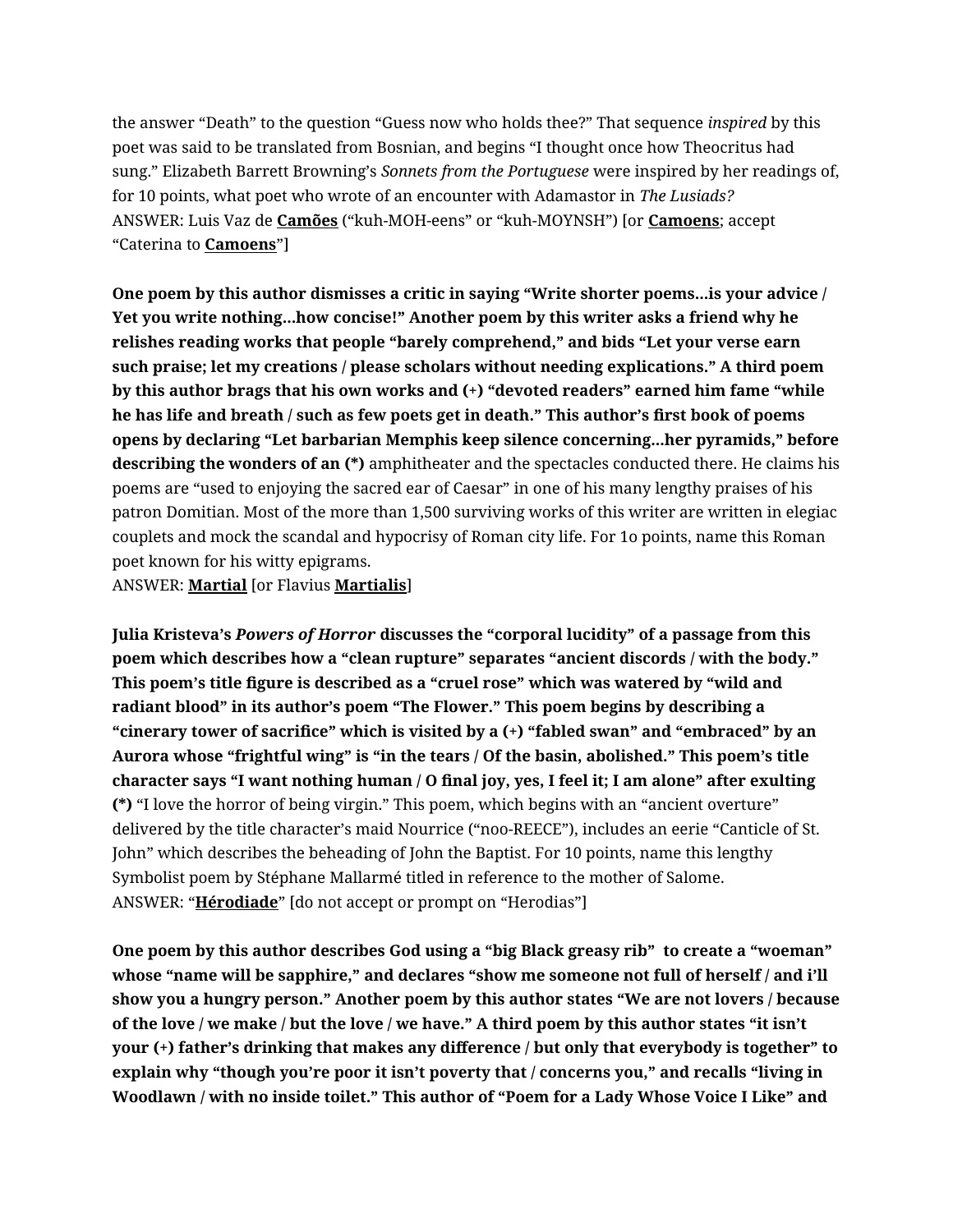**"A Poem of Friendship" mentions how "You can eat (\*)** fresh corn / From daddy's garden" in another poem to explain why she "always like[s] summer / best." She declared "We know we did nothing to deserve it. But neither does a child in Africa dying of AIDS" in a poem delivered after a mass shooting. For 10 points, name this African-American poet of "Knoxville" who performed a chant-poem after the 2007 Virginia Tech massacre.

ANSWER: Nikki **Giovanni** [or Yolande Cornelia **Giovanni**]

**One of this author's poems asks the title object to "move tirelessly / Do not hang your head / Scatter the mist of the clouds" and refers to it as "The spreader of light upon the earth!" This author declared "Hurray for Raphael! May there be many / Sons like thee in the fatherland" in a poem dedicated to Prince Raphael. Another poem by this author of "To the Moon" begins "The (+) pinkish bud has opened / Rushing to the pale-blue violet." As a teenager, this author sent poems to the journal** *Iveria* **under the pseudonym Soselo. A poem titled for this person puns on the word** *koba***, which refers to the criminal underground in which this man spent time, as well as the (\*)** "berries" which are like the "executions" he rolls on his tongue. This man is described as having "ten thick worms his fingers / his words like measures of weight" in that poem, which calls him the "Kremlin mountaineer." Osip Mandlestam wrote an "epigram" mocking, for 10 points, what poet-turned-world leader, who responded by having the NKVD arrest Mandelstam and send him to a gulag? ANSWER: Joseph **Stalin** [or Iosip **Dzhugashvili**]

**This poem titles a story which asks when the speaker can escape "das Trommelfeurer," and which lists items such as "Double broadside; two sheets stitched to the inner sides of a single folded cover sheet" next to drawings by Henri Gaudier-Brzeska ("on-REE goh-DYAY buh-ZESS-kah"). James Legge's translation of this poem uses the phrase "seal-skin" rather than another translator's phrase "fish-skin." This poem, which titles a short story by (+) Guy Davenport, declares "there is no ease in royal affairs." This poem recalls a time when "the willows were drooping in spring" before asking "What flower has come into blossom? / Whose (\*)** chariot?" This poem repeatedly details the "sorrow" of its title characters, who are "hungry and thirsty" and ask "When shall we get back to our country?" Bunno is the attributed author of, for 10 points, what first poem in Ezra Pound's *Cathay*, whose title war-weary soldiers declare "Here we are, picking the first fern-shoots?"

ANSWER: "Song of the **Bowmen of Shu**" [accept answers that refer to **archers** or **bowmen** from **Shu**]

**A poem which describes "walking two & two, in red & blue & green" to one of these places describes people "reduced to misery / Fed with cold and usurous hand" and declares of one of these places, "It is eternal winter there." The same author laments that one of these places has been built "in the midst / Where I used to play on the green," and is surrounded by men who bind "with briars, my (+) joys & desires," in the poem "The Garden of Love." The speaker claims "the hapless Soldiers sigh / Runs in blood down Palace walls" and every**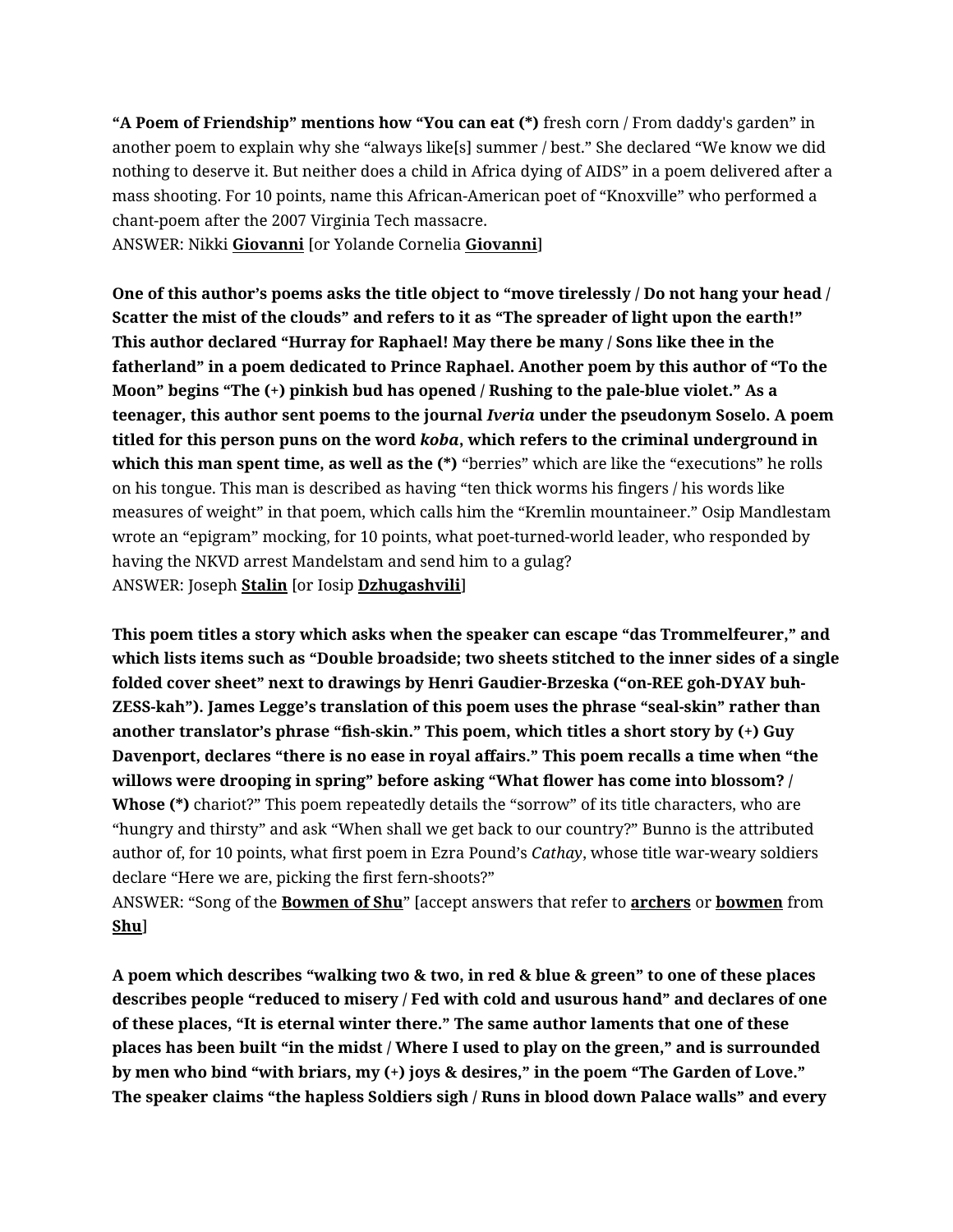**"blackening" example of these places "appalls," in describing the "mind-forged manacles" that he sees in the poem (\*)** "London." When asked "Where are thy father and mother?" the title child responds that "they are both gone up to" one of these places in "The Chimney Sweeper." William Blake really, really disliked, for 10 points, what places, such as one described in his poem "Holy Thursday" named St. Pauls?

ANSWER: **church**es [or **chapel**s or **cathedral**s]

**A poem set at this place ends by telling its title object that it is "less...unsound than man," for it did not believe "your frail species can be made immortal by yourself."An essay titled for this place remarks on its subject's "realism," as expressed in the line "Home is not where the heart is," and recounts the author "travelling at the (+) speed of time, along the Massachusetts Turnpike." A poem set at this place remarks on how a "little apple that falls from a tree" can, in an instant, destroy the "vast labour / and the works, the wealth" of an ant colony. The speaker witnesses the title object "content with deserts" on the "arid slopes" of this place in that poem, "The (\*)** Wild Broom," by Giacomo Leopardi. This place titles an Adrienne Rich essay on the "power of" Emily Dickinson, who remarks on a "face" like this place that "Had let its pleasure through" in her poem "My life had stood a loaded gun." A classical author describes how his uncle "ordered a boat to be prepared" as he saw lights from this place in a letter to Tacitus. For 10 points, name this place whose activity caused the death of Pliny the Elder.

ANSWER: Mount **Vesuvius** [accept **Vesuvian** face; prompt on volcano]

**One of these poems dedicated to the author's friend Rob Ross begins "The greens of the Ganges foliate / of heartless youth made late aware." Ralph Ellison's memoirs recall the author of these poems drunk calling him to revise another of them, which states "I hear strange horns, Pinetop he hit some chords / Charlie start Empty Bed" in describing a Bessie Smith performance. The speaker likens life to a (+) "handkerchief sandwich" in another of these poems which begins "Nothin very bad happen to me lately / How you explain that?" Two characters in these poems represent two the "end men" of a vaudeville show and controversially use the (\*)** dialect of blackface minstrel performers. The 14th of these poems declares "Life, friends, is boring." A "confession" to Mr. Bones constitutes one of these poems that recalls the suicide of the author's father when he was 11. For 10 points, the self-loathing autobiographical character Henry appears in many of what confessional poems by John Berryman?

## ANSWER: *The Dream Songs*

**This poem's author wrote that it was intended to create an "aural kaleidoscope" in the essay "Listening to the Past," citing its use of "disparate fragments of Cockney, Egyptian, Babylonian, Provençal." This poem's author credited Jean Cocteau's depiction of Revelation with inspiring its line about a "Scarlet Woman shouting BYRRH and deafening St John of Patmos." This poem's imagery of (+)** *cloacae* **and sewage which smells of "Algerian tobacco"**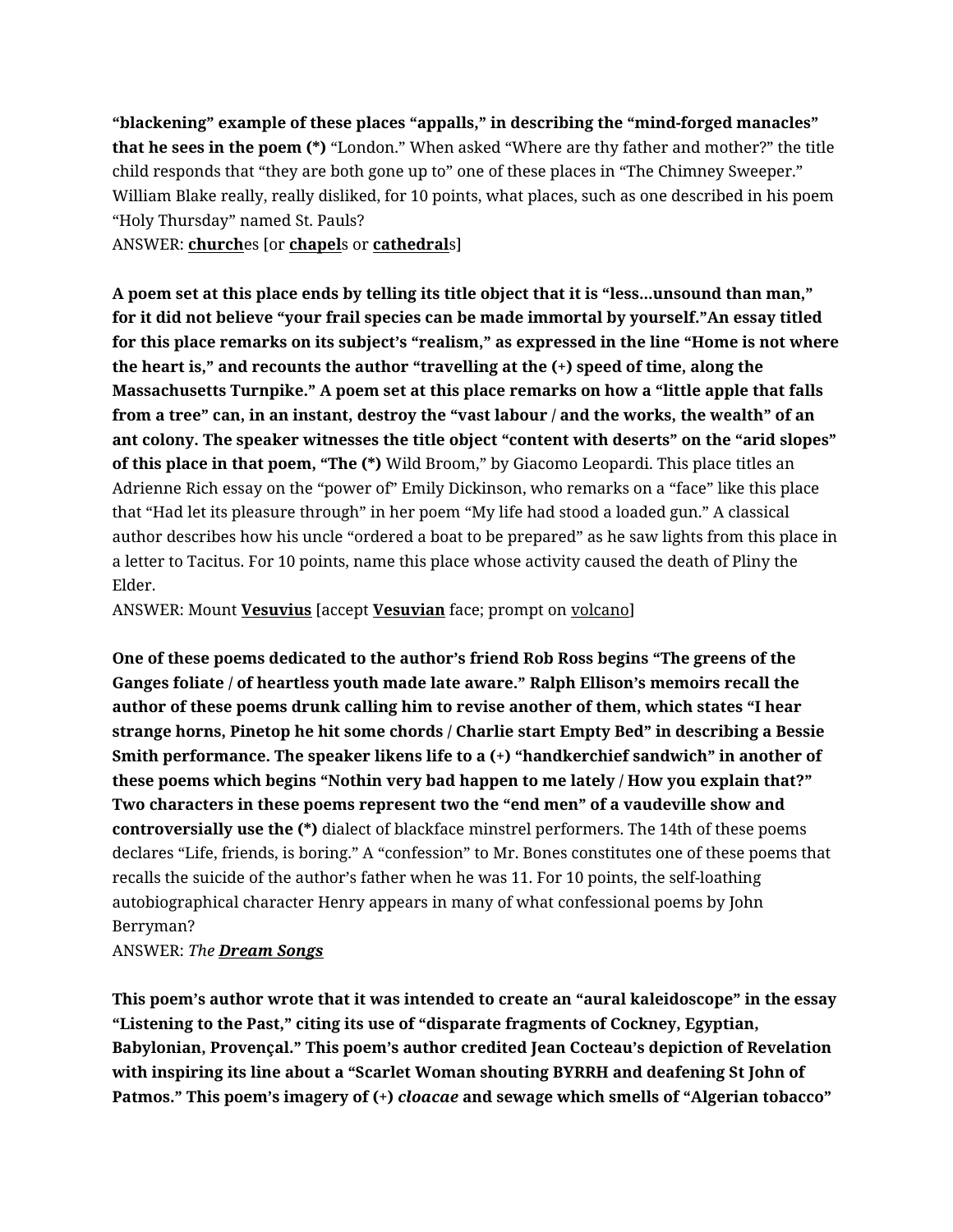**culminates in its declaration that "Freud has dredged the river." It describes a "ritual fight" for a "sweet body" between Mary and "the wicked April moon." This poem prints the phrase "there is no lily of the valley" (\*)** vertically and includes a musical score in its text. T. S. Eliot's use of London Bridge and Thames as images is often compared to this earlier poem's description of the Pont Neuf and Seine, which are among the many similarities between this poem and *The Waste Land*. The line "I want a holophrase" opens, for 10 points, what experimental poem by Hope Mirrlees?

ANSWER: *Paris: A Poem*

**The speaker asks "comrades" to "bury me" in this place where "my lost eyes / will see no more" in the poem "Dispositions." When soldiers raided a house in this place, an author told them "Look around, there's only one thing of danger for you here – poetry." A collection titled for this place translated by Alistair Reid contains two poems about (+) Josie Bliss and one about how poetry "arrived in search of me" from "I don't know where...winter or a river." The sections "Critical Sonata" and "Where the Rain is Born" bookend that poetic "notebook" titled for this place, which is the setting of a novel in which the same author is asked by Rosa to separate a young couple and is nominated for the presidency by the (\*)**  Communist Party. That author, who is buried along with his third wife Matile Urrutia in this town, lies dying of prostate cancer and mentors this town's native poet Mario Jiménez, in the novel *The Postman* by Antonio Skarmeta. For 10 points, name this seaside Chilean town where Pablo Neruda passed his later years.

ANSWER: **Isla Negra** [prompt on Black Island; prompt on Chile; prompt on Pablo Neruda's house by asking "where is it found?"]

**Two poems by this author, one about how "flowering briars...remind me of my hometown" and another about "a rooster crowing / in a summer grove," reference an** *earlier* **author's poem "Returning to My Home in the Country." The line "A French scholar says he affected the Chinese manner" opens a poem offering "Two Views" of this poet, from another author's collection** *Field Guide***. This author may have taken his first pen name from (+) Tao Yuanming, though at age 70 he assumed a different pen name meaning "Midnight Studio" in honor of his teacher Hajin. One of this author's poems likens the sound of "spring rain" to telling stories by using the word (\*)** *monogatari*, while another says "a bat flits / in moonlight / above the plum blossoms." Robert Hass included works by this painter-poet in a collection of "essential" poems along with two other Tokugawa-era masters of the same form. For 10 points, name this poet who, along with Basho and Issa, is regarded as one of the three greatest masters of *haiku*.

ANSWER: Yosa **Buson** [or Yosa no **Buson**; prompt on Yosa]

**A poem written on the centenary of this king's death commands listening countrymen to "kneel...by the graveside," since "thy greatest son here dwells" and calls him a "youthful hero" who stood in "smoke and dust." Another poem describes the steely glance of this**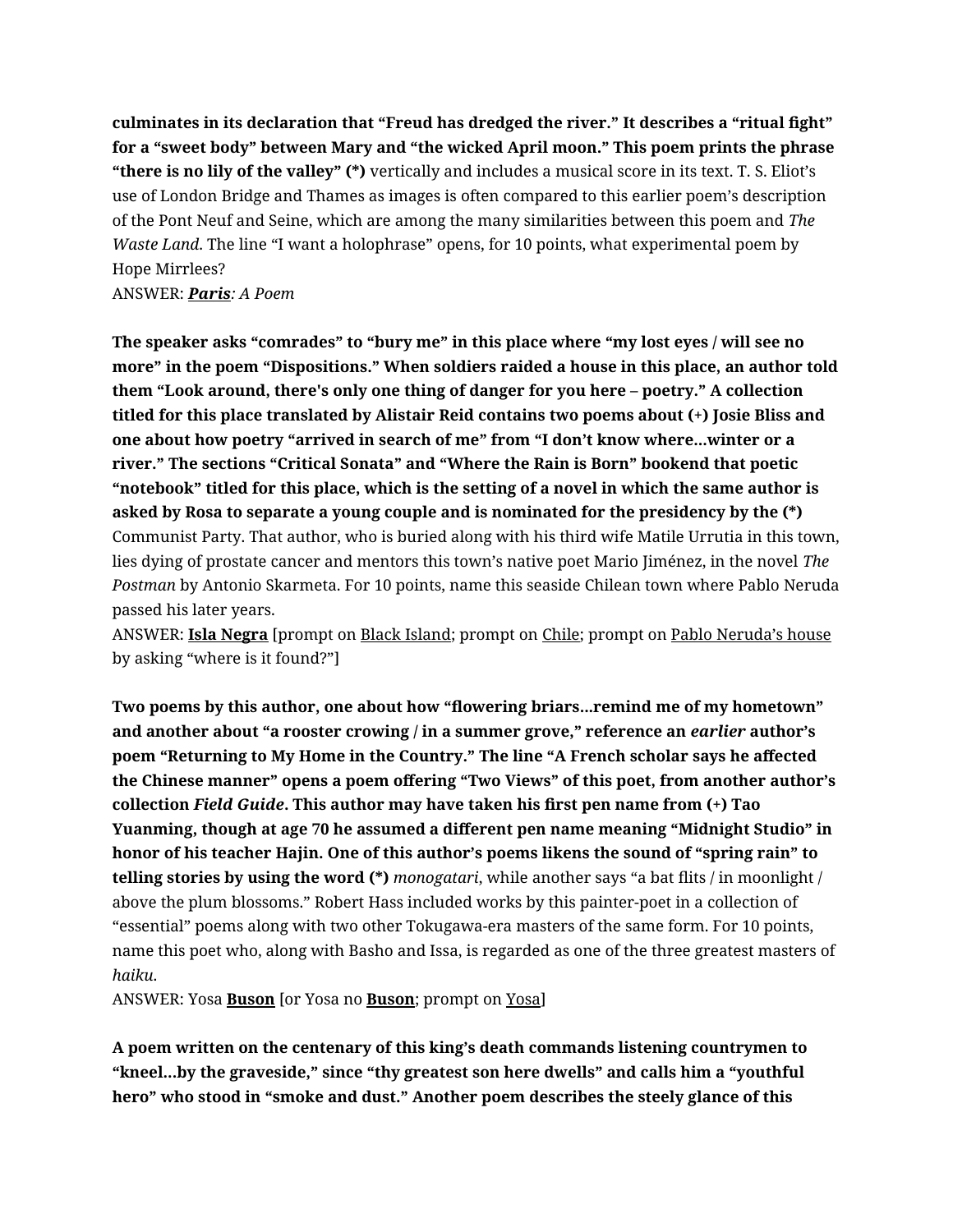**king's "grey eyes," which had never "glowed" for a woman, and opens with an epigraph stating that "Kings in (+) old legends seem / Like mountains rising in the evening light." This subject of a poem by Esaias Tegnér commands "Think nothing gained...till nought remain" as "peace courts his hand" in another poem, which uses his story to ask "On what foundation stands the warrior's pride?" (\*)** Samuel Johnson's poem "The Vanity of Human Wishes" recounts this king's futile attempt to have "Moscow's walls" be where his "Gothic standards fly," and describes his eventual demise at a "petty fortress" by a "dubious hand." A Rainer Maria Rilke poem is titled for a "ride in the Ukraine" by, for 10 points, what war-loving 18th century king whose defeat is detailed in Alexander Pushkin's poem "Poltava?" ANSWER: **Charles XII** of Sweden [or **Carolus XII** or **Karl XII**; accept **Charles XII of Sweden**  Rides in the Ukraine; prompt on Charles or Carolus or Carolus Rex or Karl]

**A poem by this author likens his adolescent self to Neil Armstrong, who "steps from the module / onto Tranquillity Base," and states a desire to "coincide / the moon landing / with his first kiss." Another of this author's poems says a lovesick man can revisit "all of the lost / unfinishable business" now that he and a woman are "no longer / any trouble to each other." This poet calls General Studies "a cinch / for anyone with an ounce of common sense / or a calculator / with a memory feature" in a poem about taking an A-level exam. This poet of (+) "Conquistadors," "To His Lost Lover," and "You May Turn Over and Begin" is also a DJ and musician, and released several recordings of his poems with the "ambient-post rock" band LYR. This poet has created adaptations of** *The Madness of Heracles* **and** *The Odyssey* **for the (\*)** BBC and translated *Le morte d'Arthur* and *Sir Gawain and the Green Knight* into modern English verse. His characteristic "West Yorkshire magical realism" is exemplified by the poems from his collections *Kid* and *Book of Matches*. For 10 points, name this poet who succeeded Carol Ann Duffy in 2019 to become the current Poet Laureate of the UK. ANSWER: Simon **Armitage**

**One poem says that the road to one of these places is just as "ordered and infinite to the child" as the "hints of an epochal happiness" that the speaker contemplates. In that poem, the speaker sees "Botanical Gardens officially drown" as he looks out from one of these places to see "clouds that still held the fragrances of fire," which he likens to a (+) sunset in the Wye Valley. Another poem suggests that one of these places cannot be protected from "padded calvary" or the "worm's rent" by the "grille ironwork" built by (\*)** "exiled craftsmen." That poem declares "'Farewell, green fields / Farewell, ye happy groves!" in describing how one of these places is built of "Marble like Greece, like Faulkner's South in stone" and smells of "dead limes." A poem titled for one of these places quotes the line "it cannot be long before we lie down in darkness, and / have our light in ashes" from Thomas Browne's *Urn Burial*, before describing some "disjecta membra." For 10 points, name this sort of place whose "Ruins" title a Derek Walcott poem.

ANSWER: A **Great House** [prompt on house or plantation] (The first two lines are from "The Star-Apple Kingdom" which is also by Walcott.)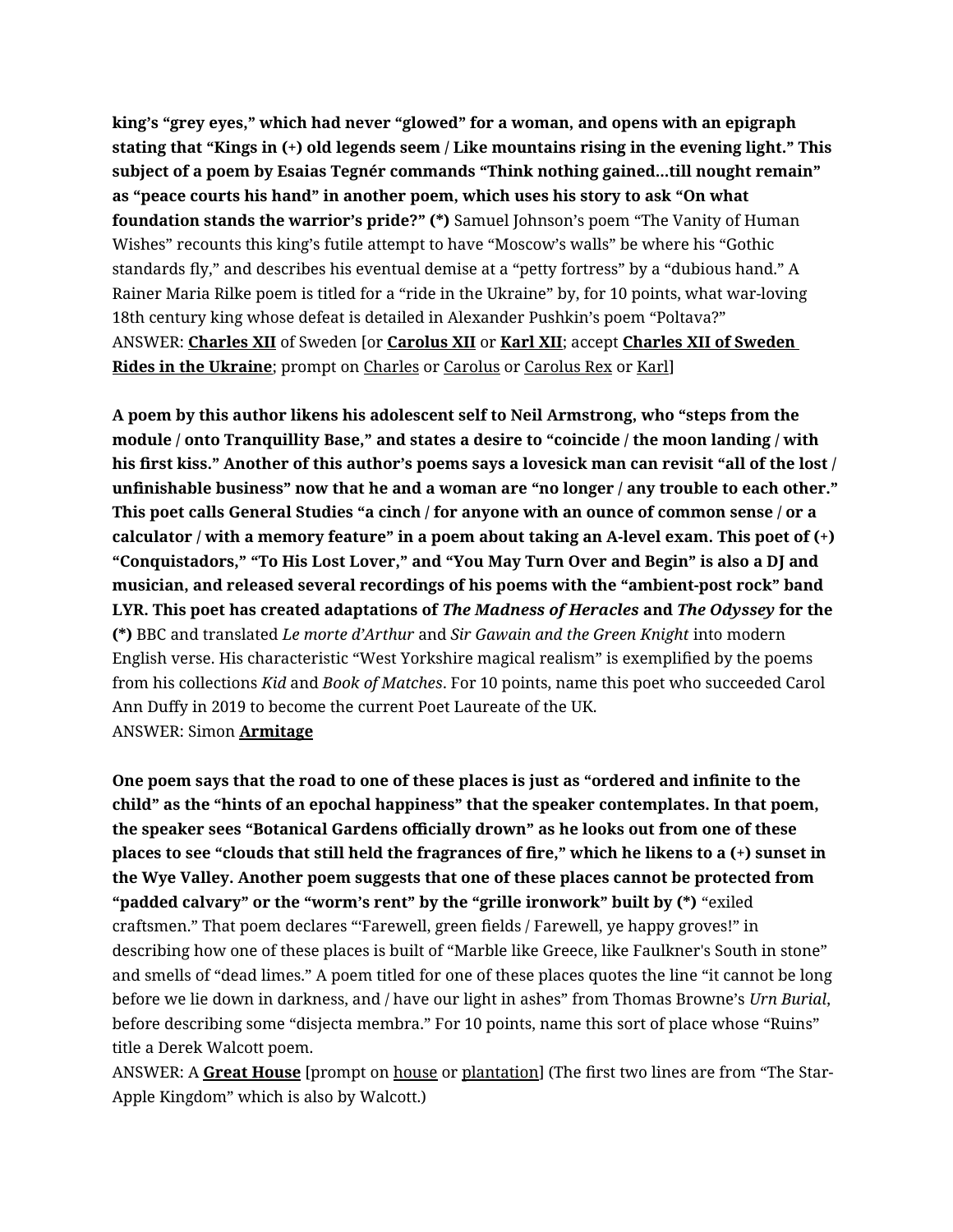**A poem by this author declares that "Sosus and Soso" dedicated a tripod "in thanks for being so saved, Sosus because he was so saved and Soso because Sosus was so saved." Poems of this author are read alongside those of Paul Celan in Anne Carson's book** *Economy of the Unlost***. This poet was supposedly docked (+) half of one commission after he included a digression about Castor and Pollux in an honorific poem read at a banquet, but when he left the banquet hall to meet visitors, the roof of the hall collapsed. As a result of that episode at the house of (\*)** Scopas, one of this poet's Thessalian patrons, he is said to have invented the "method of loci" and become the first teacher of the "art of memory." This uncle of Bacchylides and leading rival of Pindar wrote hundreds of epitaphs for soldiers who died in the Persian Wars. For 10 points, name this member of the Nine Lyric Poets who hailed from the island of Ceos. ANSWER: **Simonides** of Ceos

**A poem from this book declares "in your long spears and iron armour / You meet your fate sent by your karma" and describes the meat within a crab's pincers as "Purer than white jewels." Another poem from this book describes how "Falling willow floss lightly sticks / and strikes the lady's window drapes" and asks "who is there to pity?" the title objects as their (+) "crimson fades." A character in this book recites a set of twelve poems called "A Dream of Golden Days" during a journey into the Land of Illusion. Another character in this book composes "The Flower of the Peach" while part of the Poetry Club, but later drops all of her poems into a (\*)** fireplace prepared by her maid Nightingale. This book, which begins with the couplet "Truth becomes fiction when the fiction's true," includes a scene in which a woman composes an elegy for some flowers before burying them. For 10 points, name this Chinese novel in which a piece of jade is found in the mouth of the newborn Jia Baoyu.

ANSWER: *Dream of the Red Chamber* [or *Story of the Stone* or *Red Chamber Dream* or *A Dream of Red Mansions* or *Hónglóumèng*]

**A poem by this author says the title artifact evokes "thirst / and patience" as seen in "a wave held up or us to see / in its essential perpendicularity." Another of this author's poems questions the purpose of the title tools by asking why one would use "instruments / more highly specialized than the components of destiny / Itself?" to (+) "dissect destiny." A third poem by this author remarks "to question / the congruence of the complement is vain, if it exists" and mocks a machine by stating "You lack half wit. You crush all the particles down / into close conformity." This author of those poems about an "Egyptian Pulled Glass Bottle," "Various Scalpels," and a (\*)** "Steam Roller" wrote another poem which describes the sea as an environment where "stars, pink / rice-grains, ink-bespattered jelly fish / crabs like green lilies, and submarine toadstools" mingle, and suggests "it can live / on what can not revive / its youth." That poem by this author opens by describing how the title animals "wade / through the black jade." For 10 points, name this poet who, like her friend Elizabeth Bishop, wrote a poem titled "The Fish."

## ANSWER: Marianne **Moore**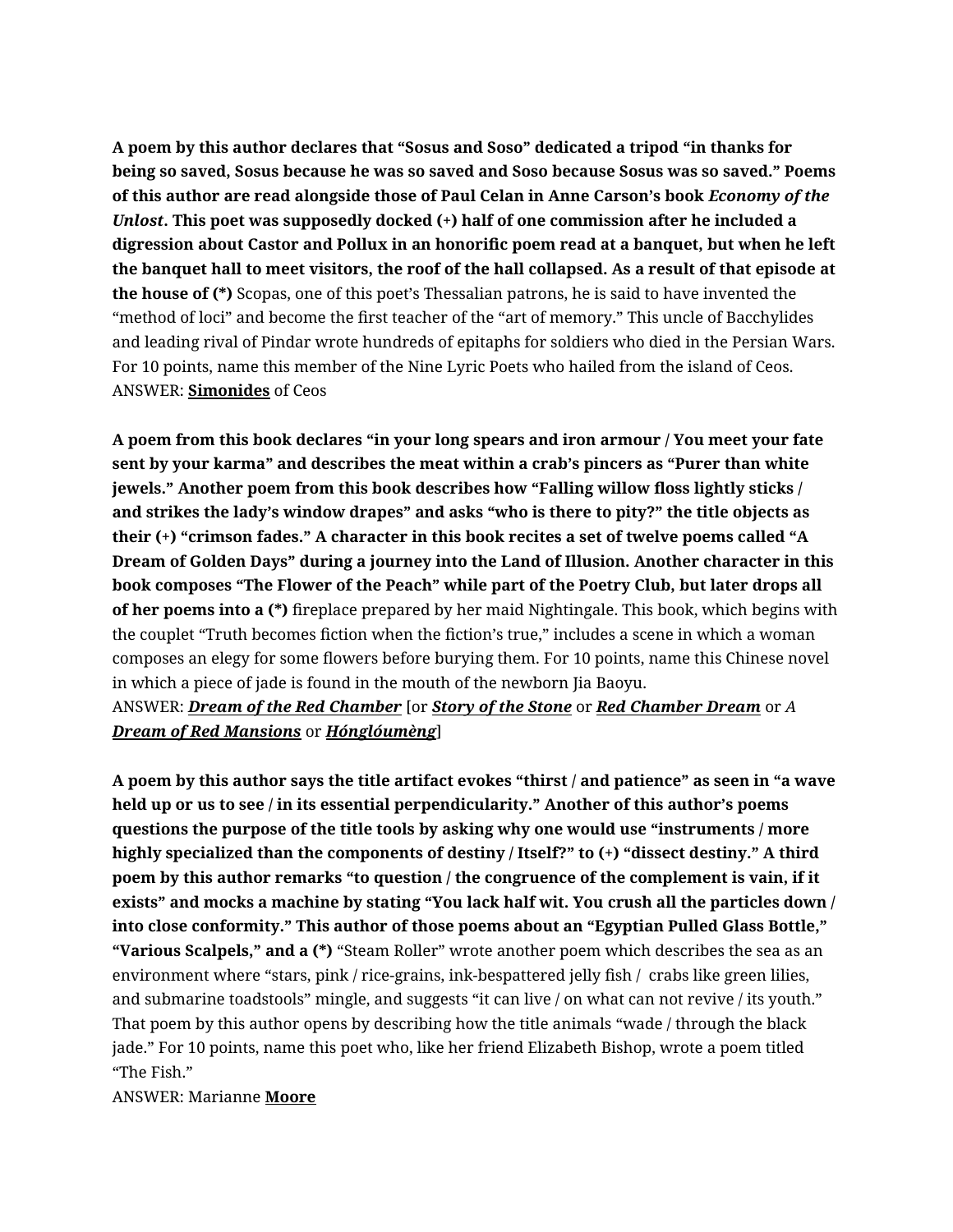**A poetic depiction of one of these events opens with the declaration that "all the air with venom" shall "quickly stink" as a consequence of "what I shall write with pen and ink." One of these events involving Patrick Hume of Polwarth made the reputation of the foremost**  *makar* **among the Castalian Band, Alex Montgomerie. Another of these events recorded by John Ros involves (+) Walter Kennedy and William Dunbar. Many literary examples of these events occur near a "sundering flood," such as one in the** *Codex Regius* **that begins by asking "Who is the fellow yonder / on the farther shore of the sound?" Most other examples of these events take place in great (\*)** halls, such as the episode involving Unferth from *Beowulf*. Examples from the *Poetic Edda* include one in the Lay of Hárbarðr involving the ferryman Harbard and Thor, and one at the feast in the *Lokasenna* pitting Loki against the rest of the gods in the room. For 10 points, name these medieval Germanic literary insult contests. ANSWER: **flyting**s [accept **senna** before "Lokasenna; prompt on insult contests before "insult" prompt on debate or quarrell or challenge; prompt on feast with "what event within the feast?"]

**This author recalls picking through a "mess of golden pulleys" and finding "a secret trapdoor that said sex" in a poem which opens "Here at the edge of the sea, I captured you." That poem, "Eros," opens this author's final collection, which ends with an address to the "Madonna of Poetry" and consists of 52 (+) unrhymed poems, many of which explore the metaphysics of "magnetized circles." This author asks a nurse to "Set a lamp at my headboard; a constellation; whatever you like;" in a poem that ends with a "request" that "if he telephones again / tell him not to keep trying for I have left..." This author, whose final collection (\*)** *Mask and Clover* contains many of her "anti-sonnets," wrote a poem addressed to a lover whose soul is "tangled up / In bedrooms" which tells him to "pretend" she is "as snow / Pretend I'm chaste." For 10 points, name this author of "I Am Going To Sleep" and "You Want Me White," an Argentine poet who committed suicide by drowning herself. ANSWER: Alfonsina **Storni**

**One character recalls how he sought to "make amends" by being a "man of arms, then Cordelier" before recalling how one of these people "put me back into my former sins." Another of these people laments "truly was I son of the She—bear / So eager to advance the cubs" before describing others ahead of him "flattened along the (+) fissure of the rock." That one of these people remarks "By many years the record lied to me" upon mistaking another character for one of these people, then asks "Art thou so early satiate" for defrauding "The beautiful Lady, and then [working] her woe?" as part of an extended metaphor about a "[bride] of Righteousness." In Canto 3, Dante glimpses the (\*)** shade of one of these people "who made through cowardice the great refusal." In Canto 19, Dante speaks with one of these people who is buried head-first up to his calves and has his feet seared for the sin of simony; that one is named Nicholas. For 10 points, Dante was strongly opposed to political influence by what rulers, and put examples of them such as Celestine V and Boniface VIII in hell? ANSWER: **pope**s (from Dante's *Inferno.*) [prompt on priests or clergy or sinners]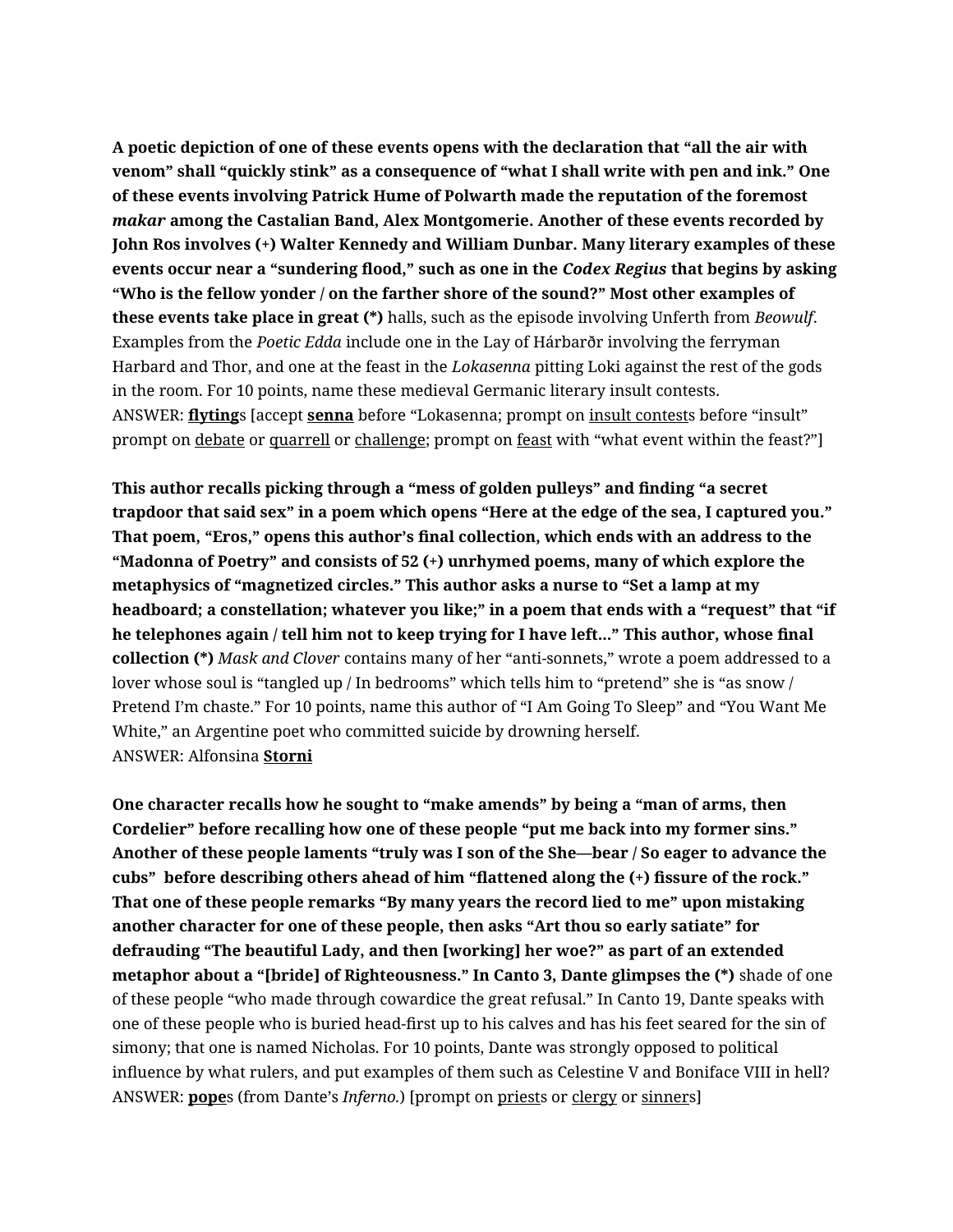**This author notes "decimation / by miscount" is a retreat from "bolder uses / of the past" in a satirical poem about his country's census, which begins "I will not / mourn with you / your lost populations." A poetry collection by this author begins with a parable "in lieu of a preface," in which "The Author" begins to "worry about his own conduct" as he becomes disillusioned with London publishers. A poem by this author intersperses an ecstatic shout between each of its stanzas, which ask (+) "Has he gone for firewood?" and "For whom are we searching?" Another poem by this author describes how parting the "rust-colored hair left on his skull" was formerly "A little daily act of no consequence," but has become "Like putting flowers on a tiny grave." This author included his poem "A (\*)** Mother in a Refugee Camp" in his Commonwealth-Prize-winning collection *Beware, Soul-Brother, and Other Poems*, which concerns the civil war that killed his friend Christopher Okigbo. For 10 points, name this African poet who used a line from a W.B. Yeats poem to title his best-known work, which is set in the village of Umuofia.

ANSWER: Chinua **Achebe** (The first quoted poem is "The Nigerian Census" and the second is "A Wake for Okigbo," and the preface is to his *Collected Poems*.)

**One of these creatures becomes aware of a predator's intent, and "Harangue[s] him thus right eloquent," after which the predator "Release[s] him, as my story tells" and finds "a supper somewhere else," in a poem by William Cowper ("cooper"). Upon seeing one of these creatures, the speaker leaps from his horse and experiences "great joy" in the (+) Lucy poem "Among All Lovely Things My Love Had Been." Another poem states that these creatures guide men who "in the night have lost their aim / And after foolish fires do stray," and calls them "country comets." In "Ode to Psyche," John Keats calls Vesper an (\*)** "amorous" one of these animals "in the sky." Percy Shelley's "To A Skylark" compares the title bird to a "golden" example of these creatures "in a dell of dew. The speaker says "Your courteous lights in vain you waste / Since Juliana here is come" in an Andrew Marvell poem in which a mower addresses several of these creatures in a field." For 10 points, name these luminous insect larvae. ANSWER: **glow-worm**s [or **glo-worm**s; accept "The Mower to the **Glow-Worms**"; prompt on insects or worms]

**One poem declares that, much as the lion allows nobody to "play with his cub," this figure will not allow his "child to be punished," and implores this figure "do not reject me!" The speaker compares his uncle to this figure, who made tables, chairs, doors, and coffins, in a poem by Kamau Braithwaite. A traditional** *ijala***, or hunter's song, claims that this figure has "seven arms," much as how his city is divided into seven parts, and claims he built his hut from the (+) palm-fronds that symbolize him. A prayer to this figure that "May you never walk / When the road waits famished" is found in the poem "Death in the Dawn" inspired the title of a novel by Ben Okri. In several entries of** *Idanre and Other Poems***, Wole Soyinka relates tales of this figure's descent to earth. Examples of** *oriki* **praise poetry dedicated to this figure include a poem which describes how he "paints the hearth" with the blood of a**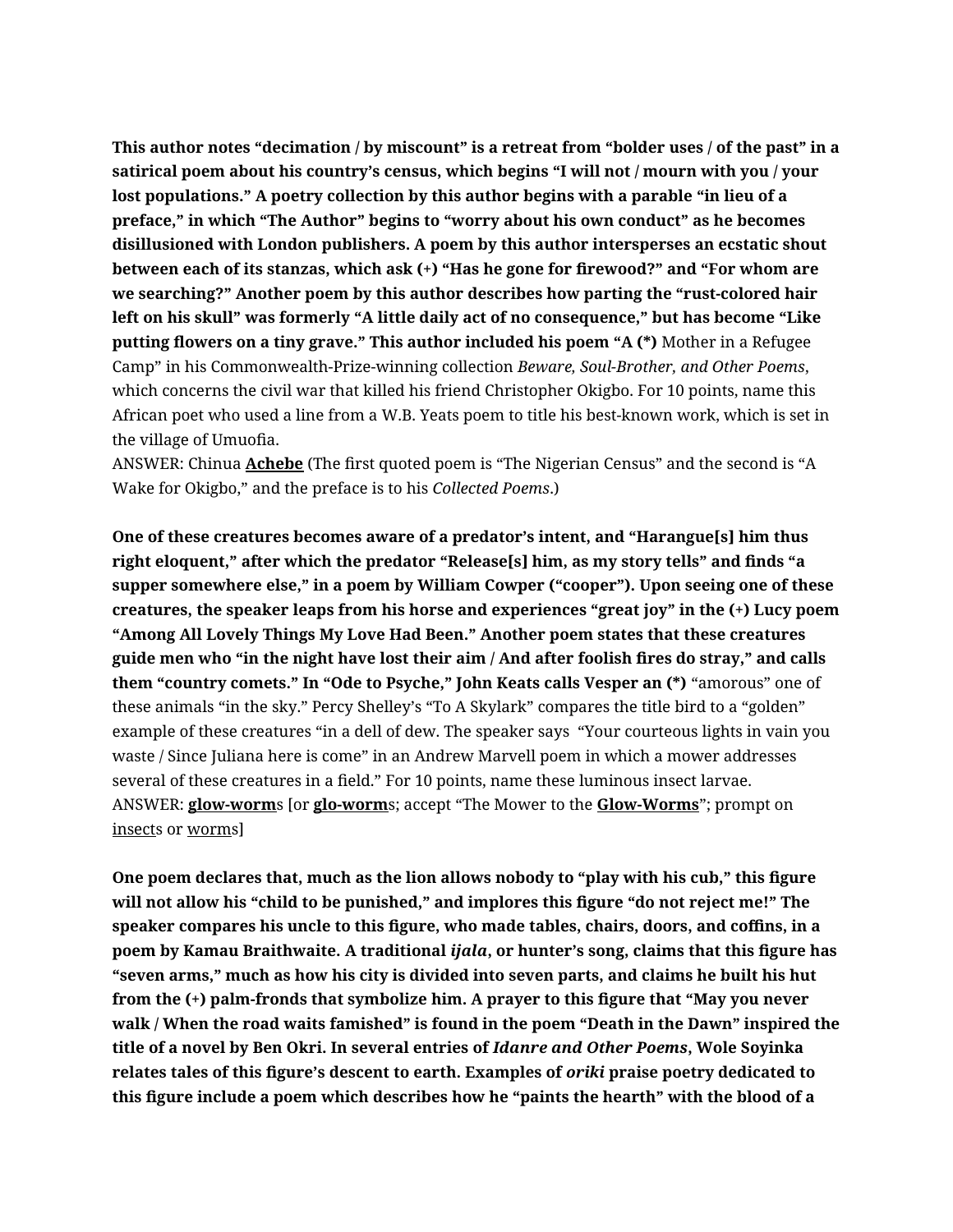**murdered householder and (\*)** "kills on the left" and "on the right." This god, who disappeared into the earth at a place called Ire-Eketi, was asked to make the first knife by Obatala, then brought his smithing skills to humankind. For 10 points, name this Yoruba *orisha* of iron. ANSWER: **Ogun** [or **Ogum** or **Ogou**]

**Jeanne Moreau sings this line of poetry when the title Belgian sailor makes his first visit to her bar in Rainer Fassbinder's final film,** *Querelle***. This line of poetry is used to illustrate the "fourth obstacle" to confronting one's own dreams in the foreword to Paoulo Coleho's**  *The Alchemist.* **The speaker of this line states it while reflecting on how he knew why a man (+) "Quickened his step" and "looked upon the garish day / With such a wistful eye," and suggests the action it refers to can be done by "hands of Lust" or "hands of Gold." This line of poetry** *reverses* **a question asked in response to Shylock's statement "I am not bound to please thee with my answer" by (\*)** Bassanio in *The Merchant of Venice*. In *A Clockwork Orange*, Dr. Branom uses this line of poetry to explain how the Ludovico Technique affects Alex's perception of Beethoven. This seven-word phrase is elaborated by the lines "The coward does it with a kiss / The brave man with a sword!" in a poem written upon witnessing the hanging of a Royal Horse Guards trooper. For 10 points, give this seven-word refrain of Oscar Wilde's "Ballad of Reading Gaol."

ANSWER: "Yet **each man kills the thing he loves**"

**In** *After Babel***, George Steiner laments that Rilke "ruins the ordinariness" of a poem by this author about the "oven-sweetness" of love, by translating it into a poem with "implications of infinity." The line "What if the hero of the Odyssey / Had been like you" begins the first poem of a cycle of 24 sonnets by this poet which, unlike most of the other sonnets, is written in Italian. A Nick Cave song borrows this author's line (+) "Kiss me again, rekiss me, and kiss me." In a dialogue this author set in Jupiter's palace, Apollo debates Mercury regarding Cupid's effect on mankind. In that dialogue's "dedicatory epistle," this poet exhorts women to aim higher than "distaffs & spindles" so that men would be "surpassed by those to whom they have always pretended to be superior." This author, who was called a "cross-dressing whore" by her contemporary John (\*)** Calvin, wrote the *Debate of Folly and Love* and the collection *Love Songs and Elegies*. Her nickname reflects her father's profession as a ropemaker in Lyon. For 10 points, name this feminist French Renaissance poet. ANSWER: Louise **Labé** [or La **Belle Cordière**]

**This place is likened to a "rock" on which a certain notion "stumped its toe" in a poem about this place's "heartbreak." In a poetic letter to inhabitants of this place, the speaker declares "I take munitions through / I fight--or stevedore, too / I face death the same as you do" and asks whether the title event will be (+) "Me-Day, Too." Another poem declares that this place features the "same old stupid plan / Of dog eat dog, of mighty crush the weak." The speaker says that this place must be resurrected "Out of the rack and ruin of our gangster death" in that poem, which asks "Who are you that mumbles in the dark?" and "Who are you that (\*)**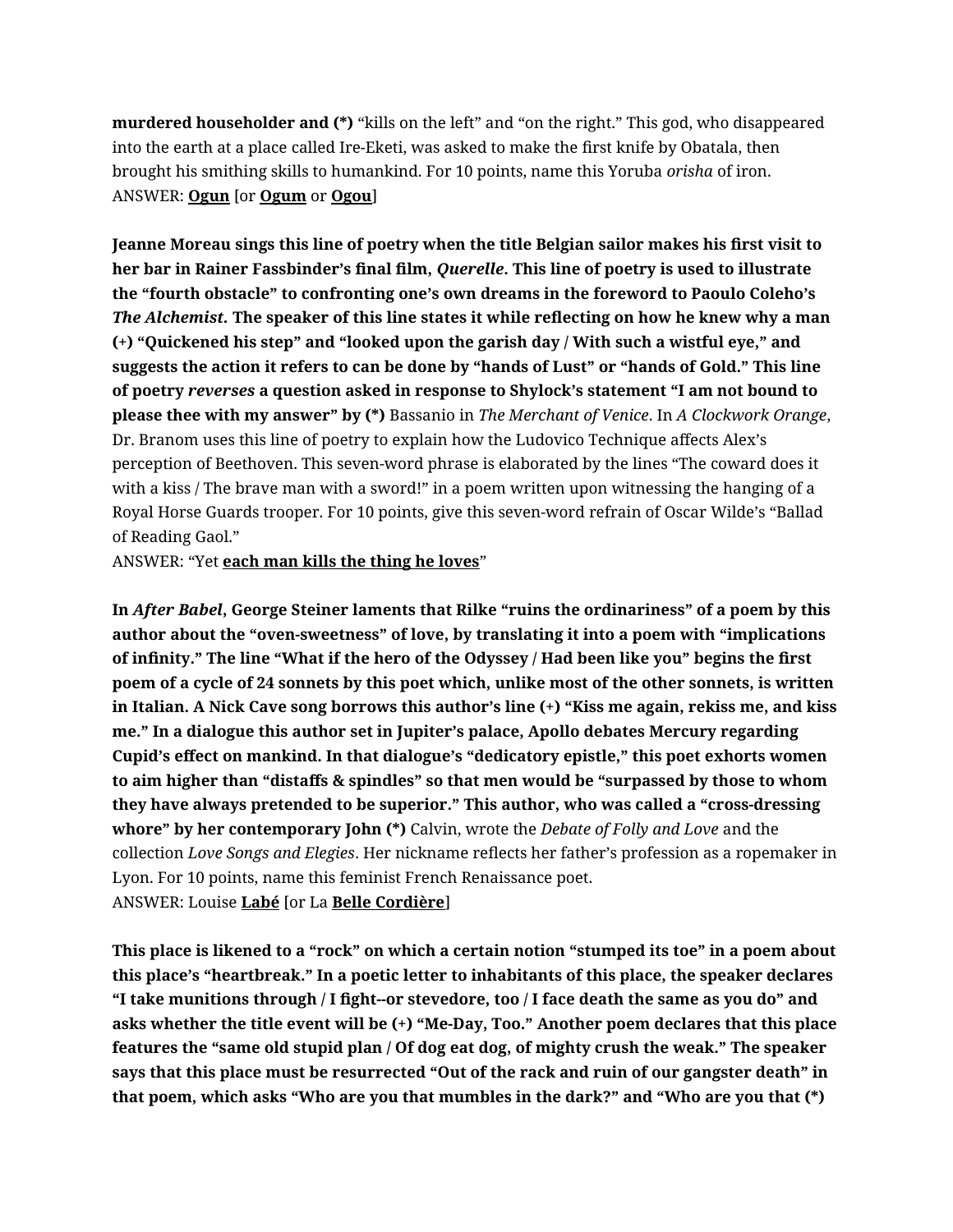draws your veil across the stars?" The speaker asserts that he personifies this place in another poem which declares that tomorrow, "Nobody'll dare / Say to me / Eat in the kitchen." The speaker declares "[this place] was never [this place] to me" in a poem whose title exhorts, "Let" [this place] be [this place] again!" For 10 points, name this place which the author also claims to "sing" about in Langston Hughes' poem "I, Too."

ANSWER: **America** [accept "**American** Heartbreak" or "Let **America** be America Again" or "I, too sing **America**"; prompt on Jamestown or US or United States] (The second poem is "Will V-Day be Me-Day Too?" and is also by Hughes, like all the poems in this question.)

**One poem juxtaposes the image of these title objects, which are described as "outposts of the trekking future," with the image of a "farm-boy" who is a "half familiar figure out of the Georgics." The speaker describes "falling or subsiding" examples of these objects amidst "the land you were once proud to own" in the poem "Get there if you can." Before lamenting an "age without a soul," the speaker bids "bestride your hills with" these objects in John (+) Betjeman's poem "Inexpensive Progress." These objects, which title a poem by Stanley Snaith, are described in another poem as evoking dreams "of cities / Where often clouds shall lean their swan-white neck." These objects are described as "pillars / Bare like nude giant girls that have no secret" and as the "the concrete / that trails black (\*)** wire" in that poem by Stephen Spender, who was among a group of Depression-era British poets named for them. For 10 points, give this term which variously designates entrances to ancient Egyptian temples, concrete transmission towers, and structures which you must build "additional" examples of in *Starcraft*. ANSWER: **pylon**s

**A poem originally by this author declares that death "Is where there's no day, no night / And no holy book in sight / To squat on our lives," and that a dip in a river will send "Frogs—or you—to paradise." This poet writes that the "unstruck drum of Eternity is sounded within me; but my deaf ears cannot hear it" in the poem "There's A Moon Inside My Body." This author wrote a number of poems in (+) "upside-down language" or Ulat Bansi. Evelyn Underhill assisted with the translation of over 100 of this poet's poems by Rabindranath Tagore. Supposedly, this poet was almost (\*)** illiterate and could only write the word "Rama," whose name he enthusiastically recited after being taught to create poems of "divine love" by Ramananda. For 10 points, name this 15th century poet who lived in Varanasi, who is considered both a Sufi and Brahmanic saint for his inter-religious devotional poetry. ANSWER: **Kabir** Das

**In a speech from this poem, a "white-bearded" river declares "The French know better than anyone / That I am not a virgin anymore" on account of mixing their "victorious waters" with it. This poem's narrator swears "What I'll see will remain a secret" upon being offered a glimpse into a "magic mirror" which reveals the future by the goddess (+) Hammonia. This poem's ending remarks on how "Whoever the poet imprisons" in "Dante's hell" cannot be**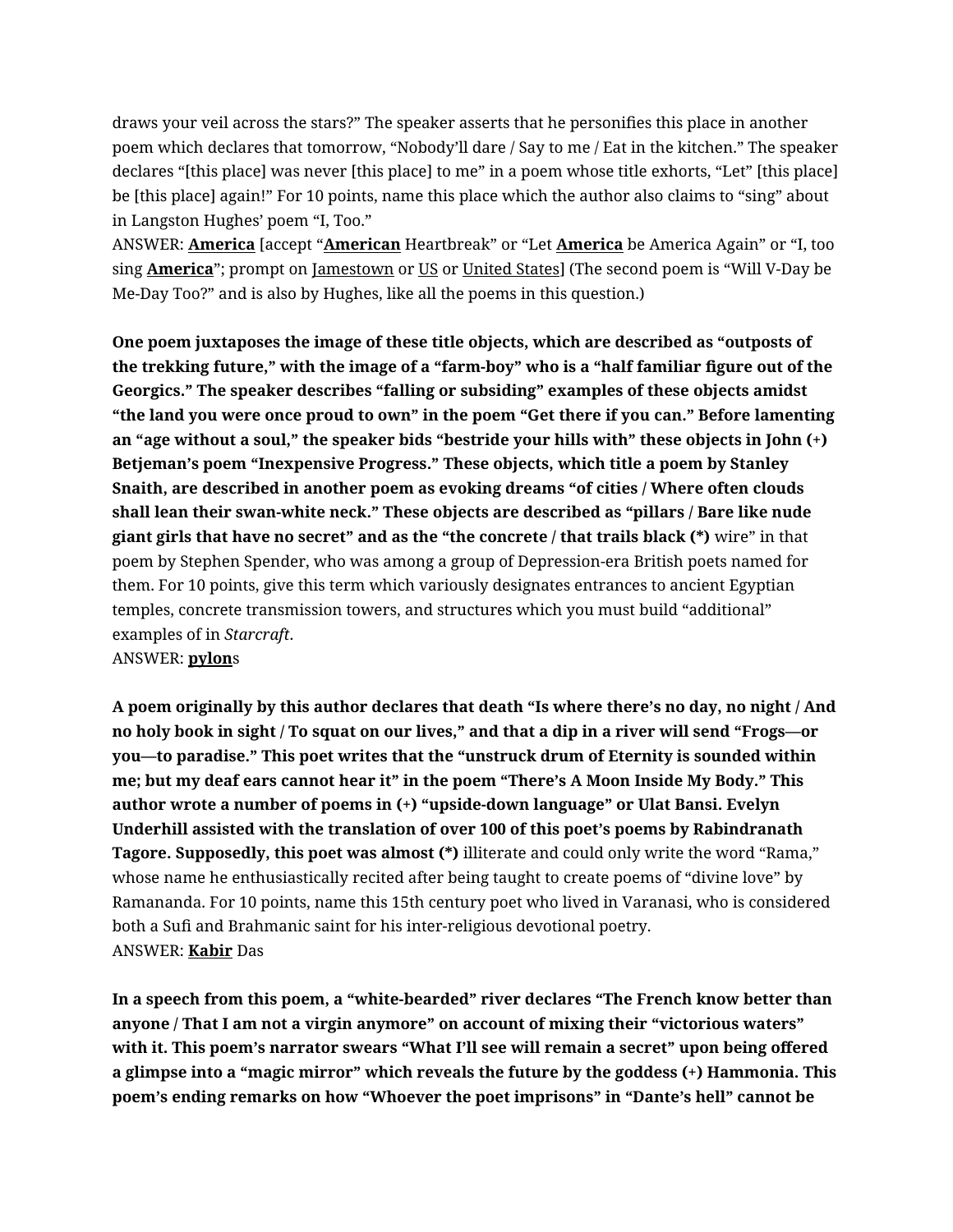**saved by God, before declaring "Beware! O king and better behave / For soon may well be your turn!" This poem's narrator likens himself to a Consul, as he is followed by a hatchetcarrying "silent attendant" called a "lictor," and ponders what would have happened if (\*)**  Arminius had not won the Battle of Teutoburg Forest. Immediately after it was published in 1844, this poem was censored and its author was imprisoned by Frederick William IV, which helped its author become wildly popular. This poem begins "Farewell Paris, beloved town!" as its narrator sets off on a journey which ends in Hamburg. For 10 points, what satirical epic poem by Heinrich Heine is titled for a Shakespeare play which features the line "Exit, pursued by a bear?" ANSWER: *Germany: A Winter's Tale* [or *Deutschland. Ein Wintermärchen*; prompt on partial answers]

**This phrase appears in a Herb Block cartoon which shows a candle representing civilization being covered by a Nazi officer's cap. This phrase titles an essay which declares "The broken light of Abstract Expressionism makes poems out of chaos" as the author observes paintings around San Francisco, written by (+) Lawrence Ferlinghetti. A poem titled for this phrase describes a corpse which is visited by "mute ghosts" which were "sifting through crisp air / And settled upon his eyes in a black soot." A man begs "I implore my God to witness that I have made no crime" in that poem titled for this phrase, which is written for (\*)** "Heinrich Blücher and Hannah Arendt" and is by Anthony Hecht. Critics have drawn links between the ideas that the speaker of this word phrase put forth in his *Theory of Colors*, and the fact he said it as he lay shaded by a bedroom shudder at the ripe old age of 83 in Weimar. For 10 points, Johann Wolfgang von Goethe's last words were supposedly what plea for the Sun to shine more brightly on his deathbed?

ANSWER: "**More Light**! More Light" [or "Light! **More Light**!"]

**Theodore Roethke's ("RET-kee'z") Jungian reading of a poem titled for this figure compares her to the** *anima* **as well as the mother of the poet, who had an affair with and mentored Roethke. In another poem, this figure has "bullet tears" as she says "Are you terrified? / Be terrified" to a "perfect man." The speaker of a poem comes to a house "Facing a sheer sky" where "Everything moved" and encounters this figure's "bare [and] stiff bald eyes" before remarking (+) "This is a dead scene now. Nothing will ever stir." The speaker calls herself "Dead and moneyless / Overexposed, like an X-ray" in a poem analogizing Sylvia Plath's mother Aurelia to this figure. An oft-anthologized poem by Louise Bogan is titled for this figure, who describes herself as (\*)** "foul mouthed now, foul tongued" in a poem from Carol Ann Duffy's *The World's Wife*. An essay titled for this figure asserts women can reclaim their bodies through *ecriture féminine* ("eh-cree-TOOR feh-mee-NEEN") or "women's writing," and is by Hélène Cixous ("eh-LEN seek-SOO"). For 10 points, Duffy described a jealousy that turned the hairs on what mythological figure's head to "filthy snakes"?

ANSWER: **Medusa** [accept "The Laugh of the **Medusa**"] <RK>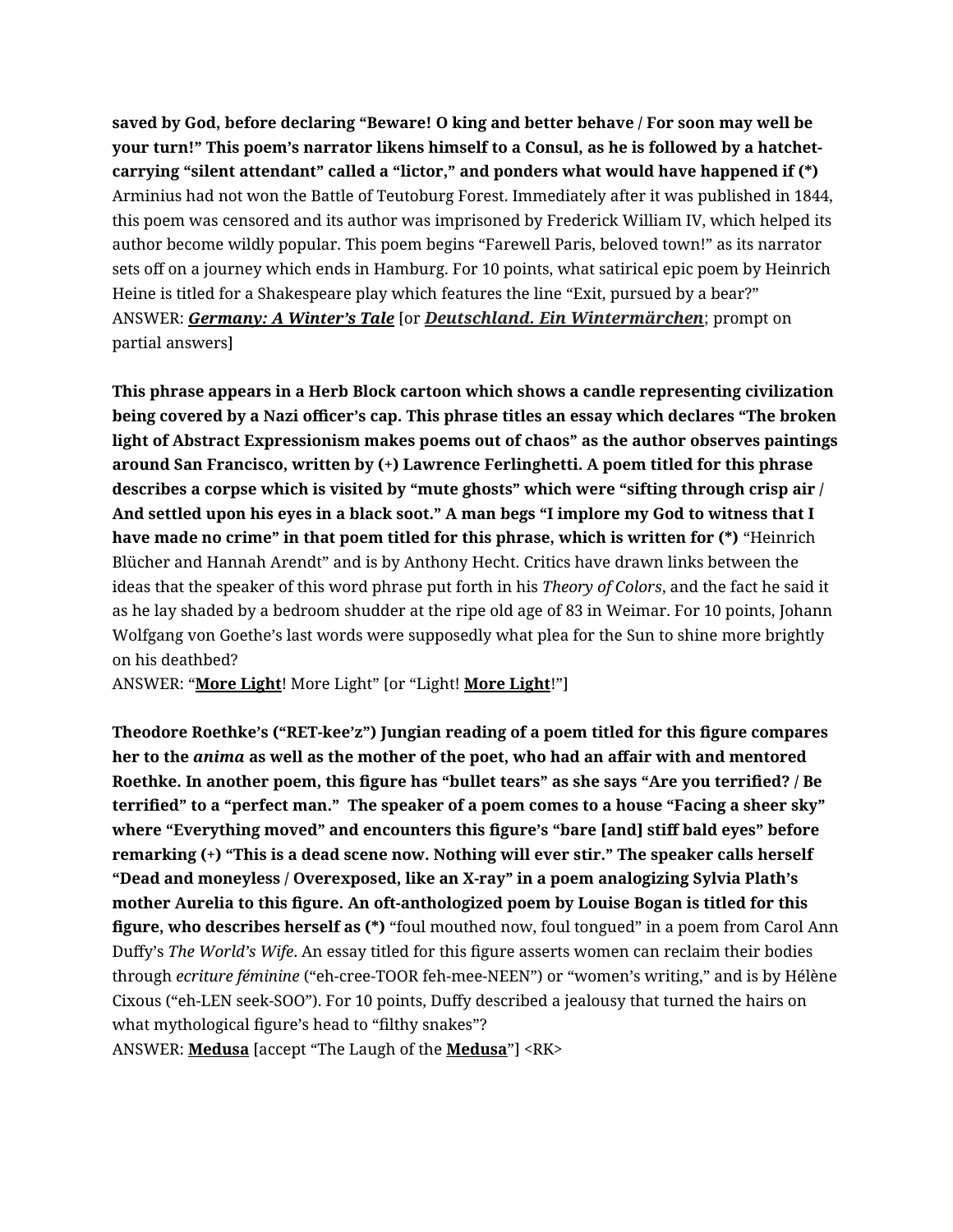**This character's "disquisitions" to his son were cited by Yvor Winters as the most egregious example of why reading this character's creator requires a "willing suspension of intelligence." This character declares that if a man wishes to "expiate his treason," then he and his "whole posterity" must die, unless another is "able, and as willing, pay / The rigid satisfaction, death for death." This character is compared to "Uncle (+) Joe Stalin" in a book which declares that he is "the wickedest thing yet invented by the black heart of man." This character describes his foe as bent "On desperate revenge, that shall redound / Upon his own...head" in a speech in which he asks his son "seest thou what (\*)** rage / Transports our adversary." After an opening Argument, the poet asks this character "Instruct me, for Thou know'st," and says this character "wast present / with mighty wings outspread / Dove-like satst brooding on the vast Abyss / and mad'st it pregnant." A study by William Empson is titled for John Milton's version of, for 10 points, what character from *Paradise Lost* who commands the expulsion of Adam and Eve?

ANSWER: **God** [accept *Milton's God*]

**A poem titled for these figures gives "the gamester to his dice" and "the drunkard to his dram" as similes for the speaker's condition, and describes one of these creatures as "stronger than a crowd of demons." In another poem, one of these figures claims to make "all conscience" into "compliance," and to "replace / Sun, moon, the sky, and all the stars in space." The speaker of a poem titled for these figures claims that (+) "poison and the sword disdained / My cowardice," telling him that, if "We were to liberate the slave," he would "raise" his problems "by your own kisses." Another poem about one of these figures describes how the speaker (\*)** lusts for a "crimson-fruited mouth" and a body twisting like a "snake on coals," before he awakes and finds that one of these creatures has become a "swollen wineskin, full of pus." A poem from *The Flowers of Evil* describes the "Metamorphoses" of, for 10 points, what creatures whose other examples include Lord Ruthven, a creation of John Polidori? ANSWER: **vampire**s

**This poet declares "The State Department floats in the heavy jellies near the bottom" in a poem in which he hears "spokesmen praising Tshombe." This author writes "The Marines use cigarette lighters to light the thatched / roofs of huts because so many Americans own their / own homes" in a seven-part poem about a helicopter attack. This author of "Hatred of Men with Black Hair" and "The (+) Teeth Mother Naked at Last" argues that T. S. Eliot's "objective correlative" represents "everything wrong with modernism" in his essay "A Wrong Turning in American Poetry," which instead advocates the "passionate interiority" of Spanish poets like Lorca, Vallejo, and Neruda, all of whom he translated. He has also translated many (\*)** Scandinavian authors, such as Haugge, Transtromer, and Hamsun. This poet won the National Book Award for a collection of anti-Vietnam War poems titled *The Light Around the Body*, which exemplifies a style he cultivated with Galway Kinnell and James Wright called "deep image." For 10 points, name this poet who promulgated the mythopoetic men's movement in *Iron John*.